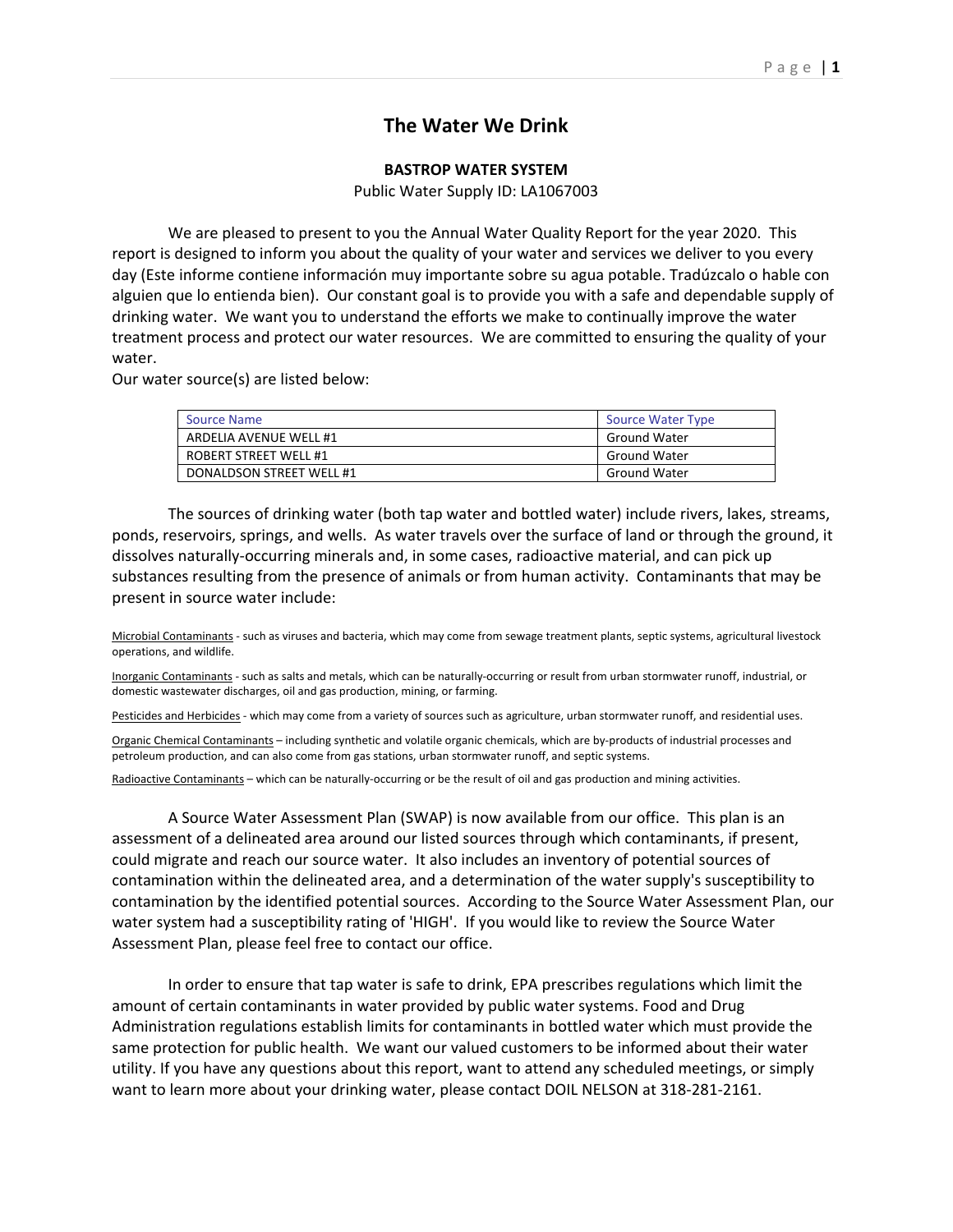If present, elevated levels of lead can cause serious health problems, especially for pregnant women and young children. Lead in drinking water is primarily from materials and components associated with service lines and home plumbing. BASTROP WATER SYSTEM is responsible for providing high quality drinking water, but cannot control the variety of materials used in plumbing components. When your water has been sitting for several hours, you can minimize the potential for lead exposure by flushing your tap for 30 seconds to 2 minutes before using water for drinking or cooking. If you are concerned about lead in your water, you may wish to have your water tested. Information on lead in drinking water, testing methods, and steps you can take to minimize exposure is available from the Safe Drinking Water Hotline or at http://www.epa.gov/safewater/lead.

 The Louisiana Department of Health routinely monitors for constituents in your drinking water according to Federal and State laws. The tables that follow show the results of our monitoring during the period of January 1st to December 31st, 2020. Drinking water, including bottled water, may reasonably be expected to contain at least small amounts of some contaminants. The presence of contaminants does not necessarily indicate that water poses a health risk.

 In the tables below, you will find many terms and abbreviations you might not be familiar with. To help you better understand these terms, we've provided the following definitions:

## Parts per million (ppm) or Milligrams per liter (mg/L) – one part per million corresponds to one minute in two years or a single penny in \$10,000.

Parts per billion (ppb) or Micrograms per liter (ug/L) – one part per billion corresponds to one minute in 2,000 years, or a single penny in \$10,000,000.

Picocuries per liter ( $pCi/L$ ) – picocuries per liter is a measure of the radioactivity in water.

Treatment Technique (TT) – an enforceable procedure or level of technological performance which public water systems must follow to ensure control of a contaminant.

Action level (AL) – the concentration of a contaminant that, if exceeded, triggers treatment or other requirements that a water system must follow.

Maximum contaminant level (MCL) – the "Maximum Allowed" MCL is the highest level of a contaminant that is allowed in drinking water. MCL's are set as close to the MCLG's as feasible using the best available treatment technology.

Maximum contaminant level goal (MCLG) – the "Goal" is the level of a contaminant in drinking water below which there is no known or expected risk to human health. MCLG's allow for a margin of safety.

Maximum residual disinfectant level (MRDL) – The highest level of a disinfectant allowed in drinking water. There is convincing evidence that addition of a disinfectant is necessary for control of microbial contaminants.

Maximum residual disinfectant level goal (MRDLG) – The level of a drinking water disinfectant below which there is no known or expected risk to health. MRDLGs do not reflect the benefits of the use of disinfectants to control microbial contaminants.

Level 1 assessment - A study of the water system to identify potential problems and determine (if possible) why total coliform bacteria have been found in our water system.

Level 2 Assessment - A very detailed study of the water system to identify potential problems and determine (if possible) why an E. coli MCL violation has occurred and/or why total coliform bacteria have been found in our water system on multiple occasions.

## During the period covered by this report we had the below noted violations.

| <b>Compliance Period</b> | Analyte   | Type                                 |
|--------------------------|-----------|--------------------------------------|
| 10/1/2020 - 12/31/2020   | MANGANESE | MANGANESE EXCEEDS HEALTH<br>ADVISORY |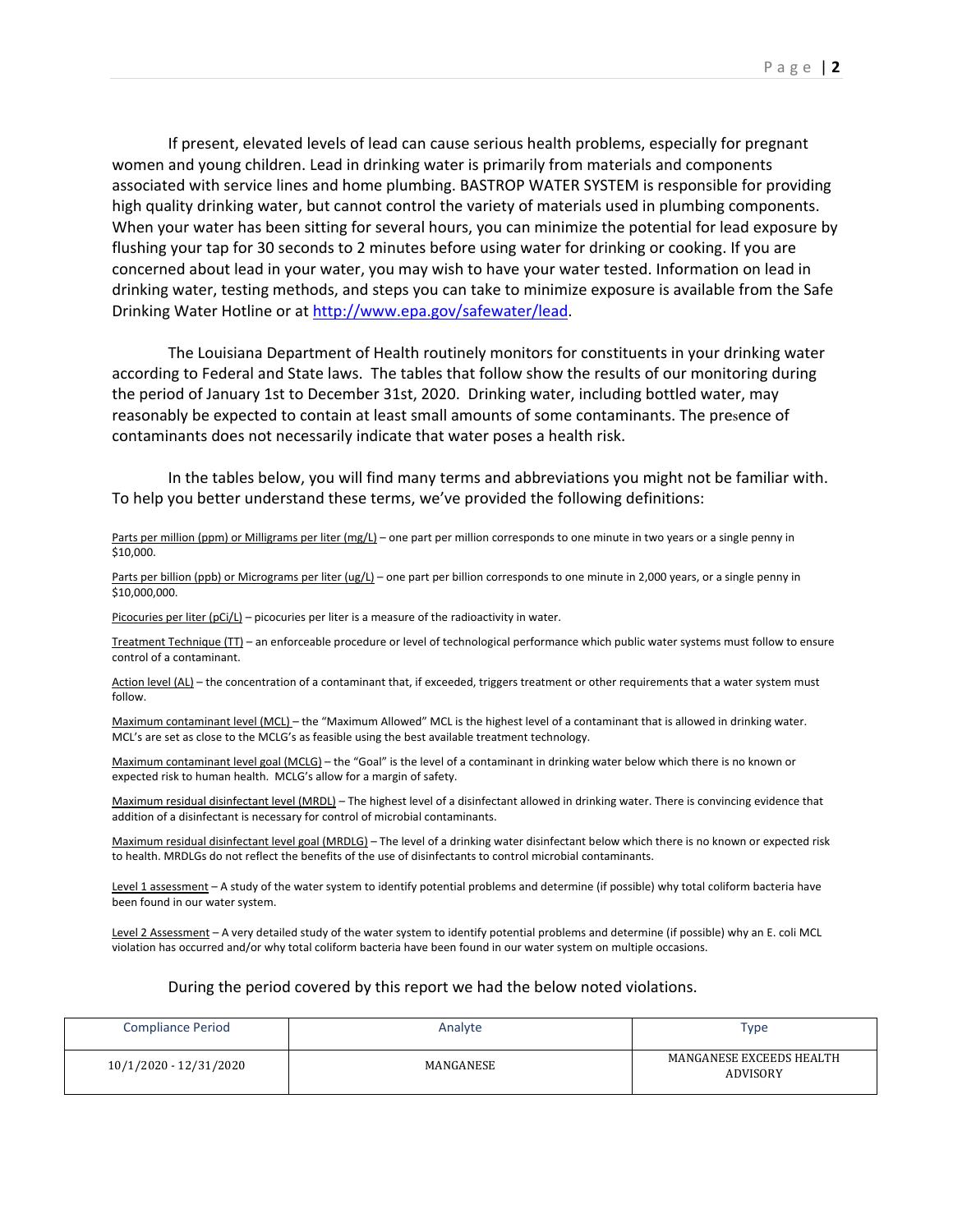Our water system tested a minimum of 20 samples per month in accordance with the Total Coliform Rule for microbiological contaminants. With the microbiological samples collected, the water system collects disinfectant residuals to ensure control of microbial growth.

| <b>Disinfectant</b> | Date | <b>HighestRAA</b> | Unit | Range                                 | <b>MRDL</b> | <b>MRDLG</b> | Source<br><b>vpical</b>                  |
|---------------------|------|-------------------|------|---------------------------------------|-------------|--------------|------------------------------------------|
| <b>CHLORINE</b>     | 2020 | <b></b><br>__     | ppm  | $\sim$ $\sim$<br>$\sim$<br>U -<br>L.L |             |              | Water additive used to control microbes. |

 In the tables below, we have shown the regulated contaminants that were detected. Chemical Sampling of our drinking water may not be required on an annual basis; therefore, information provided in this table refers back to the latest year of chemical sampling results. To determine compliance with the primary drinking water standards, the treated water is monitored when a contaminant is elevated in the source water.

| <b>Source Water Regulated</b><br><b>Contaminants</b> | Collection<br>Date | <b>Highest</b><br>Value | Range           | Unit | <b>MCL</b> | <b>MCLG</b> | <b>Typical Source</b>                                                                                                           |  |
|------------------------------------------------------|--------------------|-------------------------|-----------------|------|------------|-------------|---------------------------------------------------------------------------------------------------------------------------------|--|
| <b>FLUORIDE</b>                                      | 1/30/2018          | 0.2                     | $0.15 -$<br>0.2 | ppm  | 4          | -4          | Erosion of natural deposits; Water additive<br>which promotes strong teeth; Discharge from<br>fertilizer and aluminum factories |  |
| TETRACHLOROETHYLENE                                  | 1/30/2018          | 0.83                    | $0 - 0.83$      | ppb  |            |             | Discharge from factories and dry cleaners                                                                                       |  |

| <b>Treated Water Regulated</b><br><b>Contaminants</b> | Collection<br>Date | <b>Highest</b><br>Value | Range       | Unit | <b>MCL</b> | <b>MCLG</b> | <b>Typical Source</b>                                                                                        |
|-------------------------------------------------------|--------------------|-------------------------|-------------|------|------------|-------------|--------------------------------------------------------------------------------------------------------------|
| <b>ARSENIC</b>                                        | 12/9/2020          | 2.8                     | $0 - 2.8$   | ppb  | 10         | 0           | Erosion of natural deposits; Runoff from<br>orchards; Runoff from glass and electronics<br>production wastes |
| NITRATE-NITRITE                                       | 11/23/202          | 1.4                     | $0.8 - 1.4$ | ppm  | 10         | 10          | Runoff from fertilizer use; Leaching from<br>septic tanks, sewage; Erosion of natural<br>deposits            |
| <b>SELENIUM</b>                                       | 12/9/2020          | 11                      | $0 - 11$    | ppb  | 50         | 50          | Discharge from petroleum and metal<br>refineries; Erosion of natural deposits;<br>Discharge from mines       |

| Source Water Radiological<br><b>Contaminants</b> | Collection<br>Date | <b>Highest</b><br>Value | Range        | Unit  | <b>MCL</b> | <b>MCLG</b> | <b>Typical Source</b>                                                                                                                                                                                                     |  |
|--------------------------------------------------|--------------------|-------------------------|--------------|-------|------------|-------------|---------------------------------------------------------------------------------------------------------------------------------------------------------------------------------------------------------------------------|--|
| <b>COMBINED RADIUM (-226</b><br>$& -228$         | 1/30/2018          | 0.643                   | - 0<br>0.643 | pCi/l |            | O           | Erosion of natural deposits                                                                                                                                                                                               |  |
| <b>GROSS BETA PARTICLE</b><br><b>ACTIVITY</b>    | 1/30/2018          | 2.27                    | $0 - 2.27$   | pCi/l | 50         | 0           | Decay of natural and man-made deposits.<br>Note: The gross beta particle activity MCL is<br>4 millirems/year annual dose equivalent to<br>the total body or any internal organ. 50<br>pCi/L is used as a screening level. |  |

| <b>Treated Water</b>                                        | Collection | <b>Highest</b> | Range | Unit | <b>MCL</b> | <b>MCLG</b> | <b>Typical Source</b> |  |
|-------------------------------------------------------------|------------|----------------|-------|------|------------|-------------|-----------------------|--|
| Radiological Contaminants                                   | Date       | Value          |       |      |            |             |                       |  |
| No Detected Results were Found in the Calendar Year of 2020 |            |                |       |      |            |             |                       |  |

| Lead and<br>Copper     | Date | 90 <sup>TH</sup><br>Percentile | Range     | Unit | <b>AL</b> | <b>Sites</b><br>Over AL | <b>Typical Source</b>                                                                                        |
|------------------------|------|--------------------------------|-----------|------|-----------|-------------------------|--------------------------------------------------------------------------------------------------------------|
| COPPER.<br><b>FREE</b> | 2018 | 0.1                            | $0 - 0.2$ | ppm  | 1.3       |                         | Corrosion of household plumbing systems;<br>Erosion of natural deposits; Leaching from wood<br>preservatives |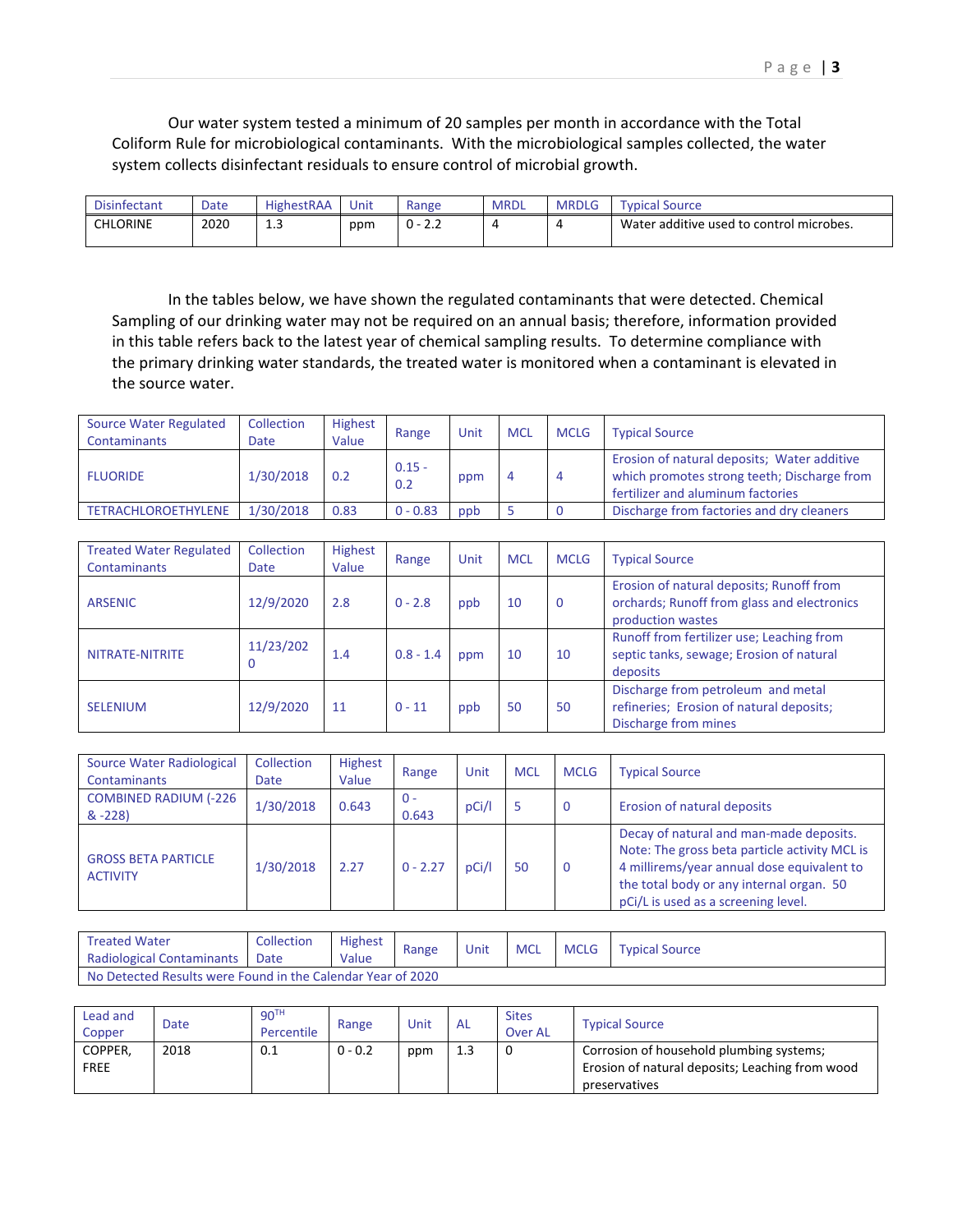| <b>LEAD</b> | 2018 | n c<br>эс<br>. U | ppt | --<br>$\sim$ | i of household plumbing systems;<br>Corrosion |
|-------------|------|------------------|-----|--------------|-----------------------------------------------|
|             |      |                  |     |              | Erosion of natural deposits                   |

| <b>Disinfection</b><br><b>Byproducts</b> | Sample Point        | Period | <b>Highest</b><br><b>LRAA</b> | Range            | Unit | <b>MCL</b> | <b>MCLG</b> | <b>Typical Source</b>                        |
|------------------------------------------|---------------------|--------|-------------------------------|------------------|------|------------|-------------|----------------------------------------------|
| TOTAL HALOACETIC<br>ACIDS (HAA5)         | TEAKWOOD AT NAFF ST | 2020   |                               | $0.83 -$<br>0.83 | ppb  | 60         |             | By-product of drinking<br>water disinfection |
| <b>TTHM</b>                              | TEAKWOOD AT NAFF ST | 2020   |                               | $2.1 -$<br>2.1   | ppb  | 80         |             | By-product of drinking<br>water chlorination |

| Source Secondary<br>Contaminants | <b>Collection Date</b> | <b>Highest Value</b> | Range | Unit | <b>SMCL</b> |
|----------------------------------|------------------------|----------------------|-------|------|-------------|
| ALUMINUM                         | 8/10/2020              | 0.1                  | 0.1   | MG/L | 0.2         |
| <b>IRON</b>                      | 8/10/2020              | 0.43                 | 0.43  | MG/L | 0.3         |
| <b>MANGANESE</b>                 | 8/10/2020              | 1.34                 | 1.34  | MG/L | 0.05        |

| <b>Treated Secondary</b><br>Contaminants | <b>Collection Date</b> | <b>Highest Value</b> | Range       | Unit | <b>SMCL</b> |
|------------------------------------------|------------------------|----------------------|-------------|------|-------------|
| ALUMINUM                                 | 8/10/2020              | 0.1                  | $0 - 0.1$   | MG/L | 0.2         |
| <b>IRON</b>                              | 12/9/2020              | 0.32                 | $0 - 0.32$  | MG/L | 0.3         |
| MANGANESE                                | 12/9/2020              | 1.38                 | $0 - 1.38$  | MG/L | 0.05        |
| <b>SILVER</b>                            | 12/9/2020              | 0.012                | $0 - 0.012$ | MG/L | 0.1         |

+++++++++++++++Environmental Protection Agency Required Health Effects Language+++++++++++++++ Some people may be more vulnerable to contaminants in drinking water than the general population. Immuno‐compromised persons such as persons with cancer undergoing chemotherapy, persons who have undergone organ transplants, people with HIV/AIDS or other immune system disorders, some elderly, and infants can be particularly at risk from infections. These people should seek advice about drinking water from their health care providers. EPA/CDC guidelines on appropriate means to lessen the risk of infection by Cryptosporidium and other microbial contaminants are available from the Safe Drinking Water Hotline (800–426–4791).

Additional Required Health Effects Language:

Coliforms are bacteria that are naturally present in the environment and are used as an indicator that other, potentially‐harmful, bacteria may be present. Coliforms were found in more samples than allowed and this was a warning of potential problems.

There are no additional required health effects violation notices.

We found coliforms indicating the need to look for potential problems in water treatment or distribution. When this occurs, we are required to conduct assessment(s) to identify problems and to correct any problems that were found during these assessments. During the past year one Level 2 assessments were required to be completed for our water system. one Level 2 assessments were completed. In addition, we were required to take zero corrective actions and we completed zero of these actions.

+++++++++++++++++++++++++++++++++++++++++++++++++++++++++++++++++++++++++++++++++++++